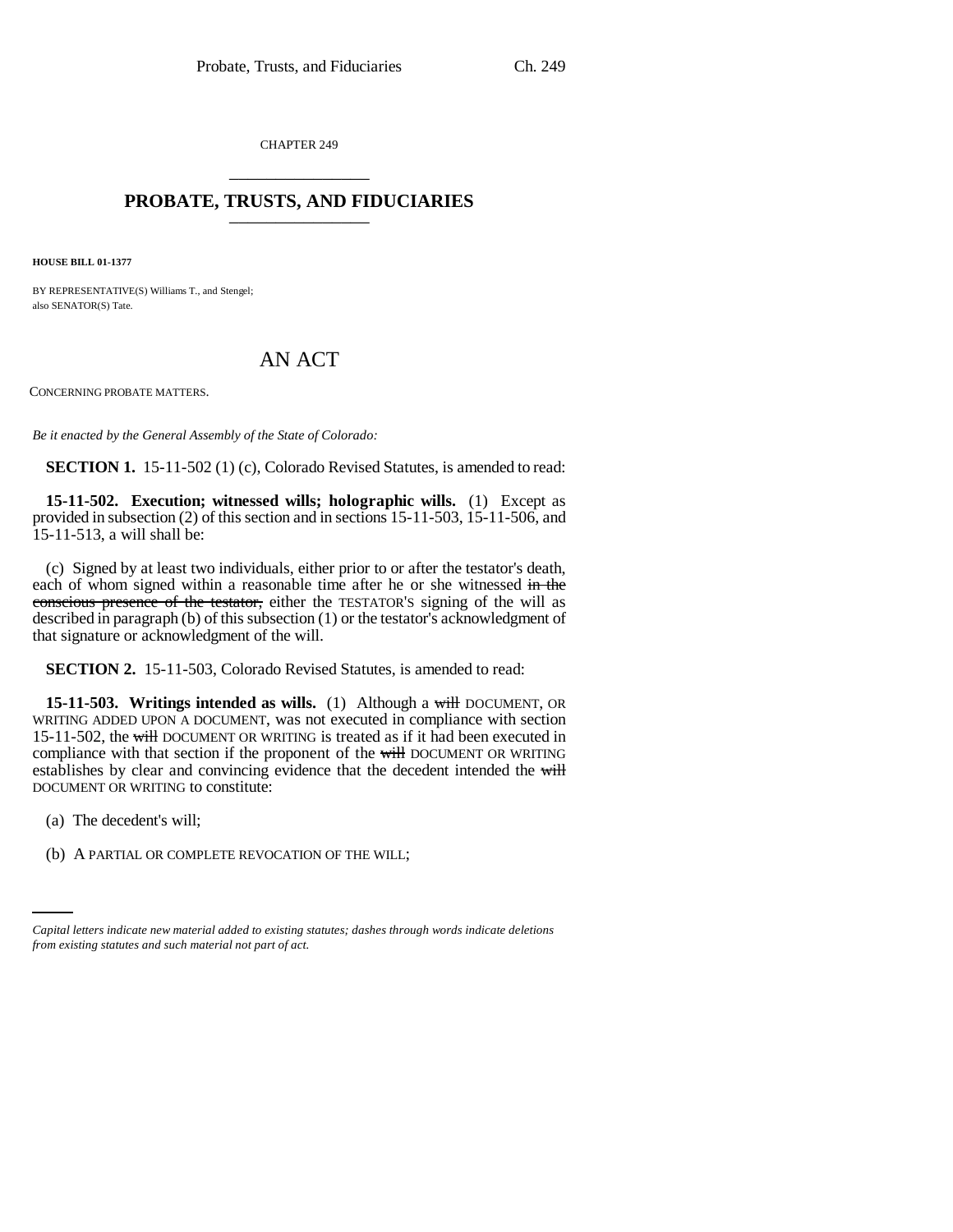## Ch. 249 Probate, Trusts, and Fiduciaries

(c) AN ADDITION TO OR AN ALTERATION OF THE WILL; OR

(d) A PARTIAL OR COMPLETE REVIVAL OF THE DECEDENT'S FORMERLY REVOKED WILL OR A FORMERLY REVOKED PORTION OF THE WILL.

(2) SUBSECTION (1) OF THIS SECTION SHALL APPLY ONLY IF THE DOCUMENT IS SIGNED OR ACKNOWLEDGED BY THE DECEDENT AS HIS OR HER WILL OR IF IT IS ESTABLISHED BY CLEAR AND CONVINCING EVIDENCE THAT THE DECEDENT ERRONEOUSLY SIGNED A DOCUMENT INTENDED TO BE THE WILL OF THE DECEDENT'S SPOUSE.

(3) WHETHER A DOCUMENT OR WRITING IS TREATED UNDER THIS SECTION AS IF IT HAD BEEN EXECUTED IN COMPLIANCE WITH SECTION 15-11-502 IS A QUESTION OF LAW TO BE DECIDED BY THE COURT, IN FORMAL PROCEEDINGS, AND IS NOT A QUESTION OF FACT FOR A JURY TO DECIDE.

**SECTION 3.** 15-11-504 (2), Colorado Revised Statutes, is amended to read:

**15-11-504. Self-proved will.** (2) An attested will may be made self-proved at any time after its execution by the acknowledgment thereof by the testator and the affidavits of the witnesses, each made before an officer authorized to administer oaths under the laws of the state in which the acknowledgment occurs and evidenced by the officer's certificate, under the official seal, attached or annexed to the will in substantially the following form:

| THE STATE OF     |  |
|------------------|--|
| <b>COUNTY OF</b> |  |
|                  |  |

 $We, \underline{\hspace{1cm}} \underline{\hspace{1cm}}$ ,  $\underline{\hspace{1cm}}$ ,  $\underline{\hspace{1cm}}$ , and  $\underline{\hspace{1cm}}$ , the testator and the witnesses, respectively, whose names are signed to the attached or foregoing instrument, being first duly sworn, do hereby declare to the undersigned authority that the testator signed and executed the instrument as the testator's will and that [he] [she] had signed willingly (or willingly directed another to sign for [him] [her]), and that [he] [she] executed it as [his] [her] free and voluntary act for the purposes therein expressed, and that each of the witnesses, in the conscious presence of the testator, signs SIGNED the will as witness and that to the best of [his] [her] knowledge the testator was at that time eighteen years of age or older, of sound mind, and under no constraint or undue influence.

| Testator |
|----------|
| Witness  |
|          |

\_\_\_\_\_\_\_\_\_\_\_\_\_\_\_\_\_\_\_\_\_\_\_\_\_\_\_\_\_\_\_\_\_\_\_\_ \_\_\_\_\_\_\_\_\_\_\_\_\_\_\_\_\_\_\_\_\_\_\_\_\_\_\_\_\_\_\_\_\_\_\_\_

Witness

Subscribed, sworn to, and acknowledged before me by \_\_\_\_\_\_, the testator, and subscribed and sworn to before me by \_\_\_\_\_\_\_ and \_\_\_\_\_, witnesses, this \_\_\_\_\_ day

of<br>(SEAL)  $(SIGNED)$ 

(Official capacity of officer)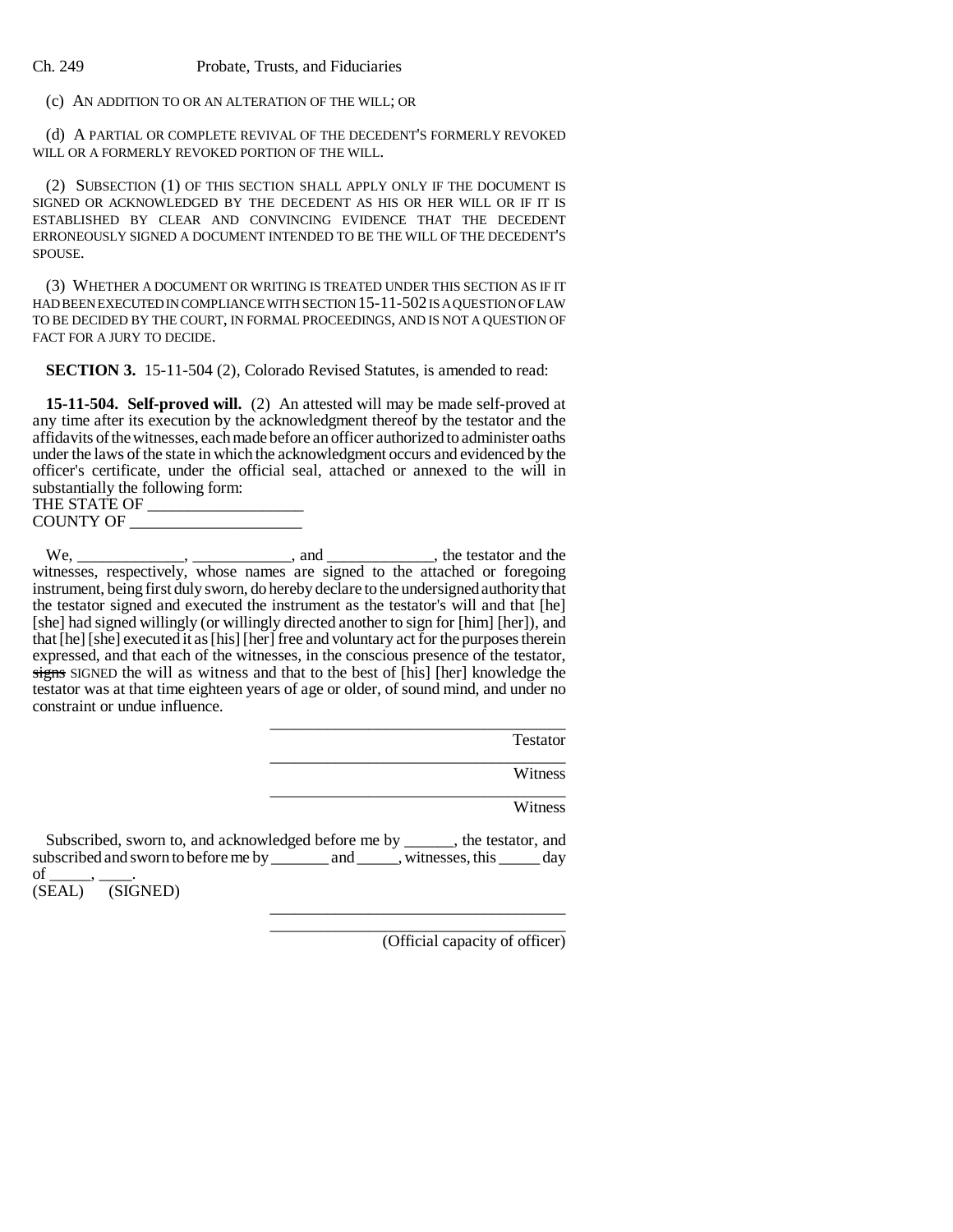**SECTION 4.** 15-11-1102 (1), Colorado Revised Statutes, is amended to read:

**15-11-1102. Statutory rule against perpetuities.** (1) A nonvested property interest is invalid unless:

(a) When the interest is created, it is certain to vest or terminate no later than twenty-one years after the death of an individual then alive; or

(b) The interest either vests or terminates within ninety years after its creation; OR

(c) THE INTEREST IS IN A TRUST AND ALL OR PART OF THE INCOME OR PRINCIPAL OF THE TRUST MAY BE DISTRIBUTED, IN THE DISCRETION OF THE TRUSTEE, TO A PERSON WHO IS LIVING WHEN THE TRUST IS CREATED.

**SECTION 5.** 15-12-719, Colorado Revised Statutes, is amended to read:

**15-12-719. Compensation of personal representative.** (1) A personal representative is entitled to reasonable compensation for his OR HER services. If a will provides for compensation of the personal representative and there is no contract with the decedent regarding compensation, he THE PERSONAL REPRESENTATIVE may renounce the provision before qualifying and be entitled to reasonable compensation. A personal representative also may renounce his THE right to all or any part of the compensation. A written renunciation of fee may be filed with the court.

(2) IF NOT OTHERWISE COMPENSATED FOR SERVICES RENDERED, ANY LAWYER FOR THE PERSONAL REPRESENTATIVE, ANY LAWYER WHOSE SERVICES RESULTED IN AN ORDER BENEFICIAL TO THE ESTATE, AND ANY PERSON APPOINTED BY THE COURT, IS ENTITLED TO REIMBURSEMENT FOR COSTS AND REASONABLE COMPENSATION FROM THE ESTATE.

**SECTION 6.** 15-12-720, Colorado Revised Statutes, is amended to read:

**15-12-720. Expenses in estate litigation.** (1) EXCEPT AS PROVIDED IN SUBSECTION  $(2)$  OF THIS SECTION, if any personal representative,  $\sigma$  person nominated WITH PRIORITY FOR APPOINTMENT as personal representative, OR COURT-APPOINTED FIDUCIARY defends or prosecutes any proceeding in good faith, whether successful or not, he OR SHE is entitled to receive from the estate his OR HER necessary expenses and disbursements including reasonable attorneys' ATTORNEY fees incurred.

(2) ANY PERSONAL REPRESENTATIVE, PERSON WITH PRIORITY FOR APPOINTMENT AS PERSONAL REPRESENTATIVE, OR COURT-APPOINTED FIDUCIARY, WHO IS UNSUCCESSFUL IN DEFENDING THE PROPRIETY OF HIS OR HER ACTIONS IN A BREACH OF FIDUCIARY DUTY ACTION, SHALL NOT BE ENTITLED TO RECOVER HIS OR HER EXPENSES UNDER THIS SECTION TO THE EXTENT OF ANY MATTER IN WHICH BREACHES OF FIDUCIARY DUTY ARE FOUND.

(3) IF ANY PERSONAL REPRESENTATIVE, ANY PERSON WITH PRIORITY FOR APPOINTMENT AS PERSONAL REPRESENTATIVE, ANY COURT-APPOINTED FIDUCIARY, ANY LAWYER FOR ANY OF SAID PERSONS, OR ANY LAWYER WHOSE SERVICES RESULTED IN AN ORDER BENEFICIAL TO THE ESTATE IS REQUIRED TO DEFEND HIS OR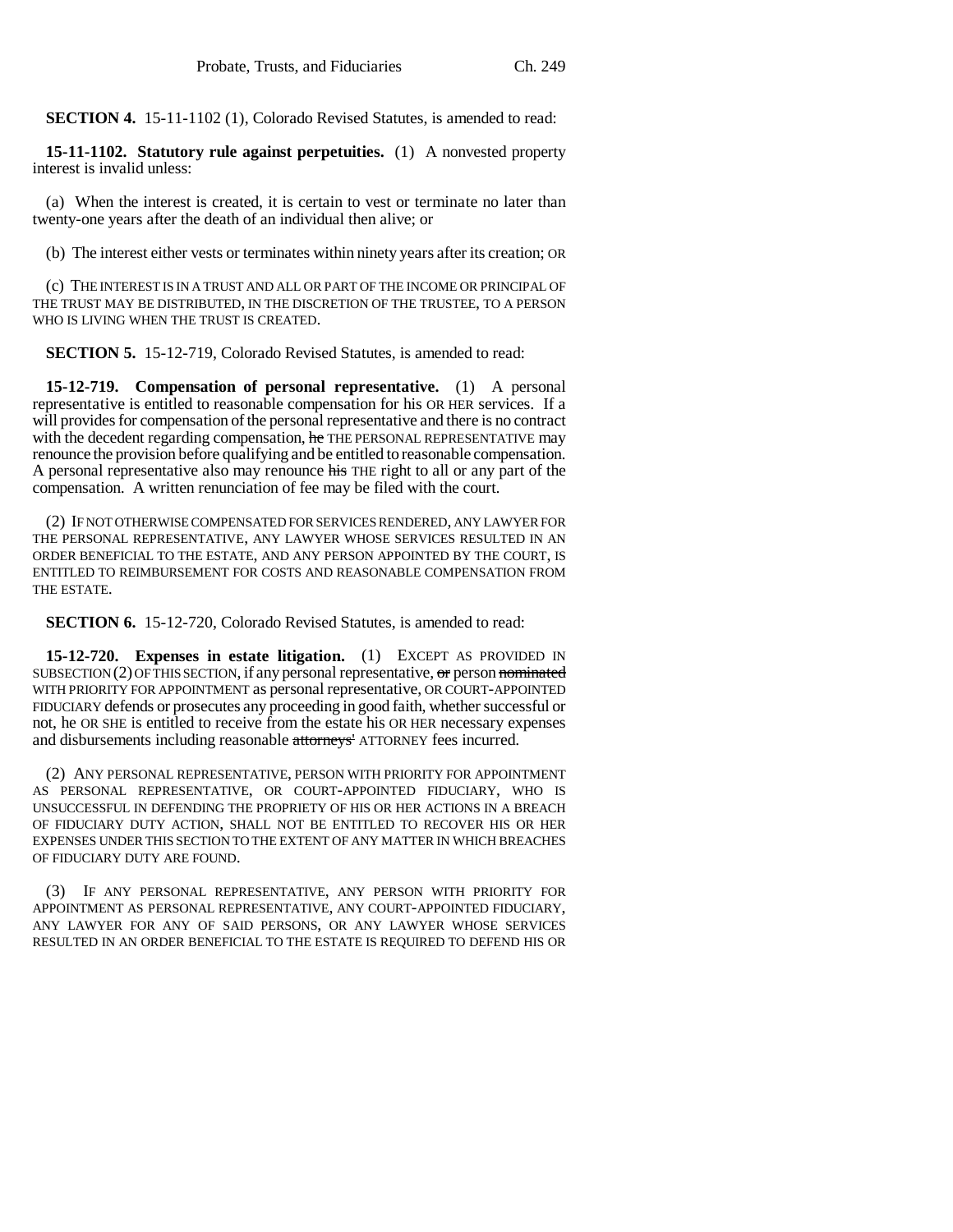## Ch. 249 Probate, Trusts, and Fiduciaries

HER FEES OR COSTS, THE COURTMAY REVIEW THE FEES AT THE END OF SUCH PROCEEDINGS AND SHALL CONSIDER AND MAY AWARD THE FEES AND EXPENSES INCURRED BY ANY OF SUCH PARTIES, INCLUDING BUT NOT LIMITED TO THEIR ATTORNEY FEES AND COSTS, AS THE COURT DEEMS EQUITABLE. AN AWARD OF FEES OR COSTS TO THE FIDUCIARY, LAWYER, OR PERSON MAY BE ORDERED PAID FROM, AND MAY BE ALLOCATED AMONG, THE ESTATE OR TRUST AND ANY PARTY THAT REQUIRED THE FIDUCIARY, LAWYER, OR PERSON TO DEFEND HIS OR HER FEES OR COSTS.

**SECTION 7.** 15-12-721, Colorado Revised Statutes, is amended BY THE ADDITION OF A NEW SUBSECTION to read:

**15-12-721. Proceedings for review of employment of agents and compensation of personal representatives and employees of estate.** (3) A FIDUCIARY WHO IS A MEMBER OF A LAW FIRM MAY USE THAT LAW FIRM AND CHARGE FOR THE LEGAL SERVICES OF THE MEMBERS AND STAFF OF THAT LAW FIRM TO ASSIST THE FIDUCIARY IN HIS OR HER DUTIES AS A FIDUCIARY.

**SECTION 8.** 15-14-404 (1), Colorado Revised Statutes, is amended to read:

**15-14-404. Notice.** (1) A copy of the petition and the notice of hearing on a petition for conservatorship or other protective order must be served personally on the respondent, IF THE RESPONDENT HAS ATTAINED TWELVE YEARS OF AGE, but if the respondent's whereabouts are unknown or personal service cannot be made, service on the respondent must be made by substituted service or publication. The notice must include a statement that the respondent must be physically present unless excused by the court, inform the respondent of the respondent's rights at the hearing, and, if the appointment of a conservator is requested, include a description of the nature, purpose, and consequences of an appointment. A failure to serve the respondent with a notice substantially complying with this subsection (1) is jurisdictional and thus precludes the court from granting the petition.

**SECTION 9.** 15-14-417 (1), Colorado Revised Statutes, is amended to read:

**15-14-417. Compensation, fees, costs, and expenses of administration expenses.** (1) **Compensation.** If not otherwise compensated for services rendered, any visitor, guardian, conservator, special conservator, lawyer for the respondent, lawyer whose services resulted in a protective order or in an order beneficial to an incapacitated person or to a protected person's estate, any physician, guardian ad litem, or any other person appointed by the court is entitled to reasonable compensation from the estate even if no fiduciary is appointed. Except as limited by court order, compensation may be paid and expenses reimbursed without court order. In a temporary SPECIAL conservatorship, compensation may only be paid with court approval after notice and hearing. If the court determines that the compensation is excessive or the expenses are inappropriate, the excessive or inappropriate amount must be repaid to the estate.

**SECTION 10.** Article 17 of title 15, Colorado Revised Statutes, is amended BY THE ADDITION OF A NEW SECTION to read:

**15-17-103. Effective date - applicability of repealed and reenacted parts 1** to 4 of article 14 of this title.  $(1)$  PARTS 1 TO 4 OF ARTICLE 14 OF THIS TITLE, AS